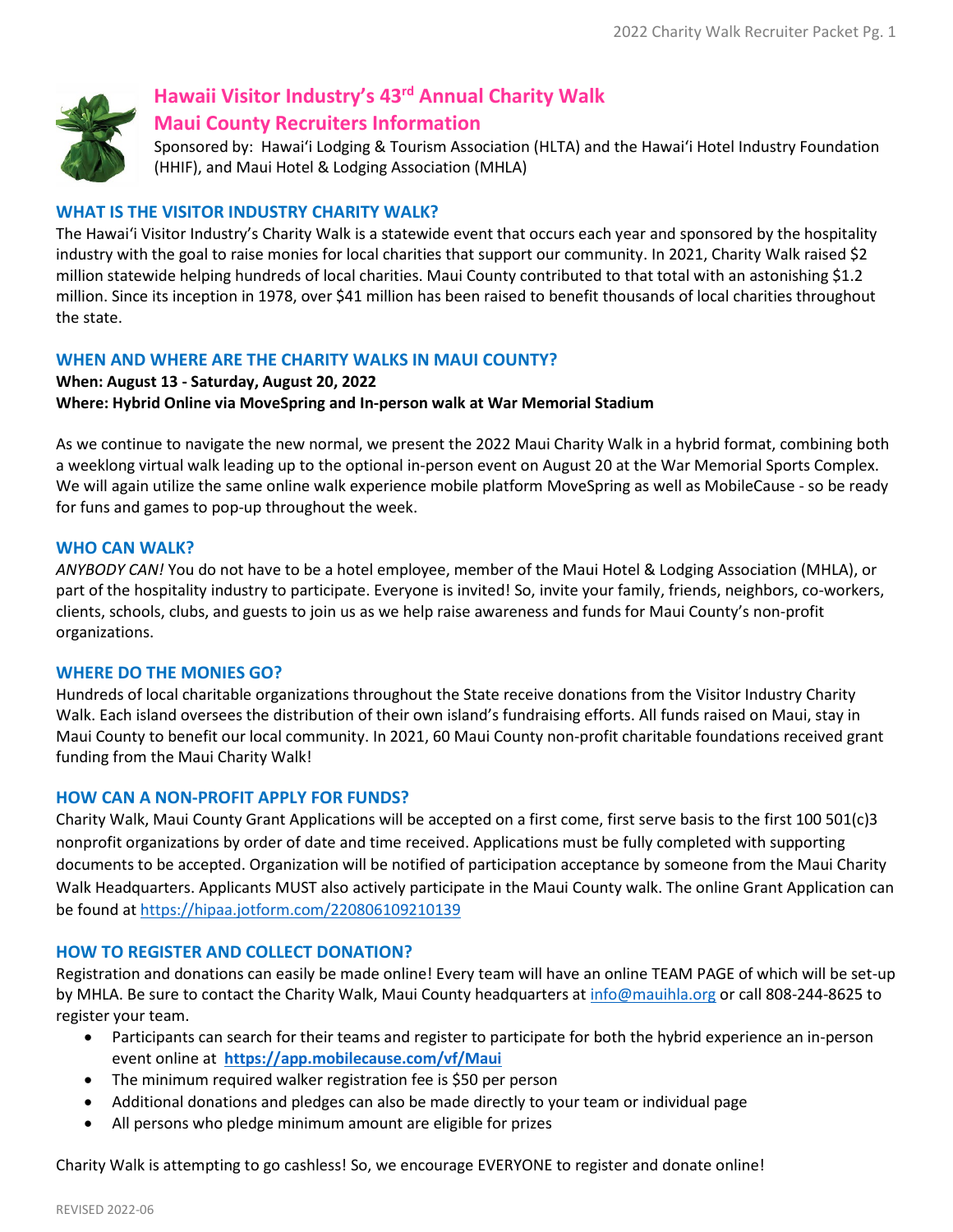An OFFICIAL REGISTRATION FORM can also be made available for those who do not have online access/capability. Please contact us the CW Headquarters at [info@mauihla.org](mailto:info@mauihla.org) to obtain this form or download by visiting the Charity Walk event page at mauihla.org/events.

*Direct link: [https://mauihla.org/events/43rd-annual-visitor-industry-charity-walk-maui-county.](https://mauihla.org/events/43rd-annual-visitor-industry-charity-walk-maui-county)* 

## **HOW AND WHEN DO I WALK?**

It is a hybrid walk – so you can join us virtually, in-person, or both!

We are excited to welcome everyone back to Maui's 5K Visitor Industry Charity Walk beginning and ending at the War Memorial Sports Complex. Course marshal volunteers will be available to guide you along the way. At the end of the walk, participants are treated to a leisure morning with delicious breakfast offerings by various MHLA hotel members, entertainment, and of course door prizes.

For those not ready for larger crowds or unable to make the in-person event can join in through the digital platform, which can be downloaded through your mobile device, to track your steps and keep us connected throughout the Virtual Walk Week beginning August 13 – August 20.

Register to Walk online through MobileCause and receive your invitation email to access the virtual walk platform - MoveSpring. Participants will be able to link their fitness device to help track their progress and stay connected. Virtual participants will be able to participate in daily challenges with a chance to win prizes as well as earn challenge stickers, view individual and group leaderboards, and much more. Whether you are a competitive athlete, a workout enthusiast, or a leisure walker, there will be fun "virtual" activities for everyone.

#### **PRIZES**

Every year members of the Maui Hotel & Lodging Association donate hundreds of prizes to share and award our participants. This year is no exception with prizes ranging from hotel stays, dining, retail, and activity certificates and much more. **To qualify for prizes participants MUST REGISTER ONLINE through their MobileCause team page with the minimum online registration or donation of \$50.** 

## **REGISTRATION DEADLINES AND INFORMATION**

## • **ONLINE REGISTRATION & DONATIONS**

- $\circ$  To qualify for prizes, online registration and donations must be submitted by 7am on Saturday August 20, 2022
- o The online platform will remain open for additional donations until August 31

## • **PRE-REGISTRATION, PAPER FORMS, DONATIONS AND CASH PLEDGES**

**\*\****Please note to qualify for prizes, registration must be completed online*

o Completed Deposit Envelope and Recruiter Summary Sheet can be submitted as follows:

| <b>MAUL</b> |                                                                                                                                                    |
|-------------|----------------------------------------------------------------------------------------------------------------------------------------------------|
| Where:      | Charity Walk, Maui County Headquarters<br>85 N. Church Street<br>Wailuku HI 96793                                                                  |
| When:       | between 9 am and 2 pm, Monday - Friday:<br>Beginning Monday, August 8 through Wednesday, August 17<br>*(Please call 244-8625 to schedule drop off) |

#### **QUALIFYING FOR "TOP FUNDRAISER" CONTESTS:**

To qualify for the "Most Funds Raised" competition, organizations MUST Pre-Register all walkers and ALL MONIES MUST be received no later than **4pm on WEDNESDAY, AUGUST 17, 2022**.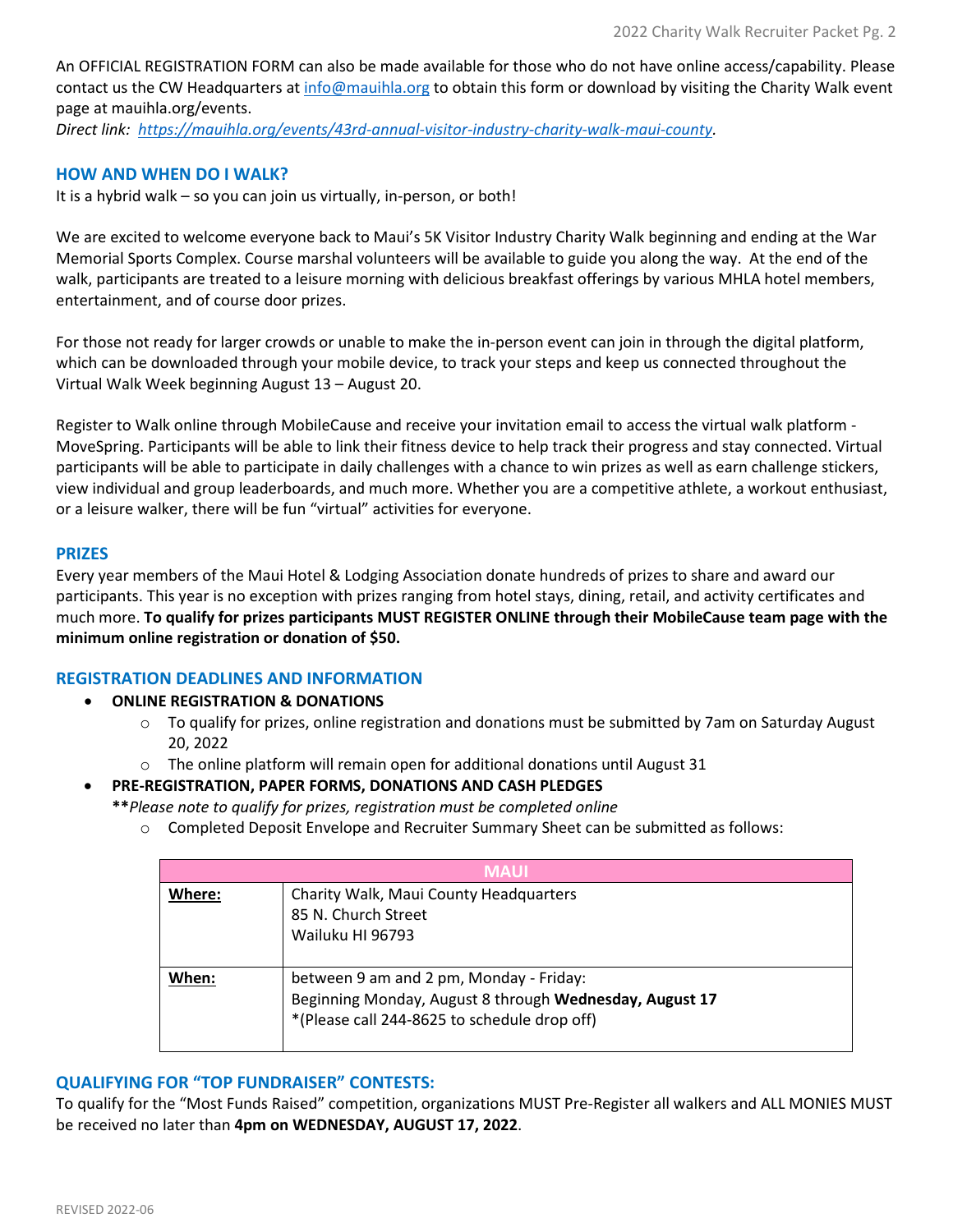### **CHARITY WALK T-SHIRT CONTEST**

Design your organization's own Charity Walk T-shirt and enter the T-shirt Contest. The contest is open to all teams! Prizes will be given out to 1st, 2nd & 3rd place winners.

Shirts will be judged on 1. Originality, 2. Use of the Charity Walk logo and theme - "A Tradition of Giving" and 3. Overall appearance.

To enter, shirts must be received no later than 6:45 a.m. on Saturday, August 20. Entries must be submitted BEFORE the start of the in-person walk!

#### **CREATIVE FUNDRAISING**

Donations alone are not always enough to reach your fundraising goals and there are many creative and enterprising methods to relieve your friends, family, and co-workers of their hard-earned cash. We encourage you to incorporate some of these fundraising ideas to help achieve or even exceed your ultimate goal. Mini Charity Walk Beach Walk

- Create a QR Code to drive you patparticipants and patron to your online fundraising page
- Food & Soda sales and contests
- Rummage sales
- Internal Company Challenges
- Parking stall raffles/ Day pass
- Silent Auctions
- Do pre-order sales on Take Home Family Dinners

Remember that the best way to run a successful campaign is for the excitement and enthusiasm to start at the top and roll down to all employees. General Managers, Presidents, and Executive Committees not only have to endorse the CHARITY WALK, but they also have to LIVE IT.

Let us help publicize your fundraising efforts! And share other innovative ideas with other recruiters. If your property or organization is having a special CHARITY WALK fundraiser or offering a special room rate, please let MHLA know – we can help to spread the word. Fax: 244-3094 or Email[: info@Mauihla.org](mailto:info@Mauihla.org)